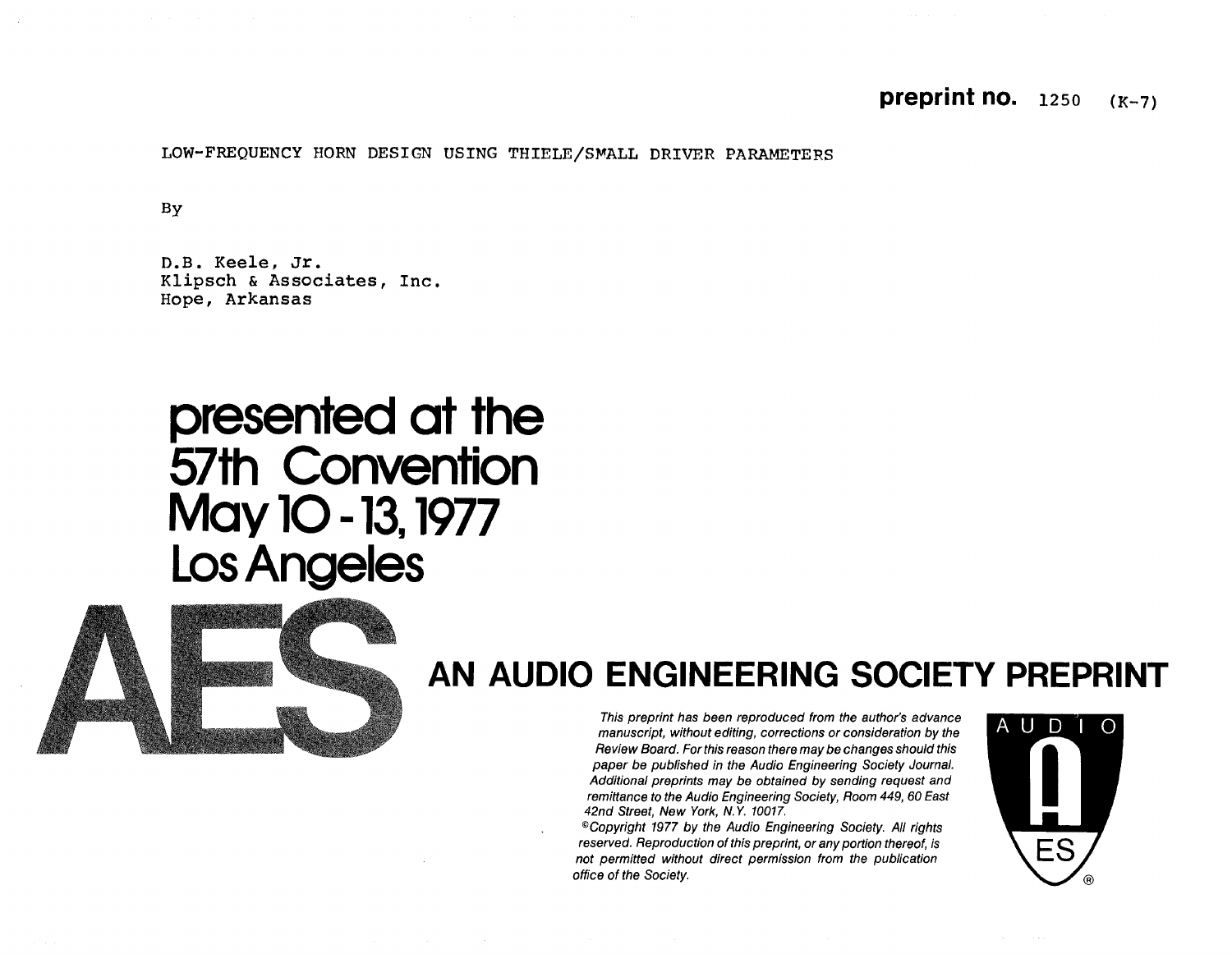#### LOW-FREQUENCY HORN DESIGN USING THIELE**/**SMALL DRIVER PARAMETERS

D. B. Keele, Jr. Klipsch & Associates, Inc. Hope, Arkansas 71801

The design formulas for low-frequency horns which yield various physical and performance related horn data can be recast in a form which utilizes the Thiele/Small direct-radiator driver parameters. This conversion simplifies computations of items such as required b**a**ck cavity volume and throat area for desired performance. Performance data such as operating bandwidth, upper rolloff frequencies and low-frequency maximum acoustic output power are easily calculated.

#### INTRODUCTION

For purposes of direct-radiator loudspeaker system analysis and design, it has been found advantageous to describe the driver in terms of four basic parameters used by finere fly<br>and Small 22J which are related to the fundamental electromechanical driver parameters but **a**re easier to measure and work with. These advantages can be extended to the deslgn and analysis of Iow-frequency exponential horn systems if the appropriate equations are re-written in a form which utilizes the Thiele**/**Small driver parameters.

GLOSSARY OF SYMBOLS

| B                                        | magnetic flux density in driver air gap                                                                                                                                                                                                                                   |  |  |
|------------------------------------------|---------------------------------------------------------------------------------------------------------------------------------------------------------------------------------------------------------------------------------------------------------------------------|--|--|
| $\frac{c}{c_{AB}}$<br>$c$ <sub>MES</sub> | velocity of sound in air $(=343 \text{ m/s})$<br>acoustic compliance of air in enclosure<br>electrical capacitance due to driver mass including rear air load<br>$(=M_{MS}/(B^{2}/2))$                                                                                    |  |  |
| $c$ <sub>MET</sub>                       | electrical capacitance whigh varies with frequency due to horn throat air<br>load mass (= $\frac{6}{9}$ c S <sub>D</sub> <sup>2</sup> /(2 $\pi$ B <sup>2</sup> $\ell$ <sup>2</sup> S <sub>T</sub> f <sub>C</sub> ) for infinite exponential horn, valid<br>for f⋧f, only) |  |  |
| $c_{MS}$                                 | mechanical compliance of driver suspension                                                                                                                                                                                                                                |  |  |
| $e_{in}$                                 | voltage applied to driver terminals                                                                                                                                                                                                                                       |  |  |
| f                                        | frequency                                                                                                                                                                                                                                                                 |  |  |
| $f_{\rm C}$                              | horn cutoff frequency                                                                                                                                                                                                                                                     |  |  |
| fhc                                      | upper rolloff corner (-3 dB) frequency due to the effects of front cavity<br>compliance acting alone                                                                                                                                                                      |  |  |
| $f_{\mathsf{HM}}$                        | upper rolloff corner (-3 dB) frequency due to the effects of driver moving<br>mass acting alone                                                                                                                                                                           |  |  |
| $f_{HS}$                                 | upper frequency bound of the driver's resistance controlled region when operated<br>in free air                                                                                                                                                                           |  |  |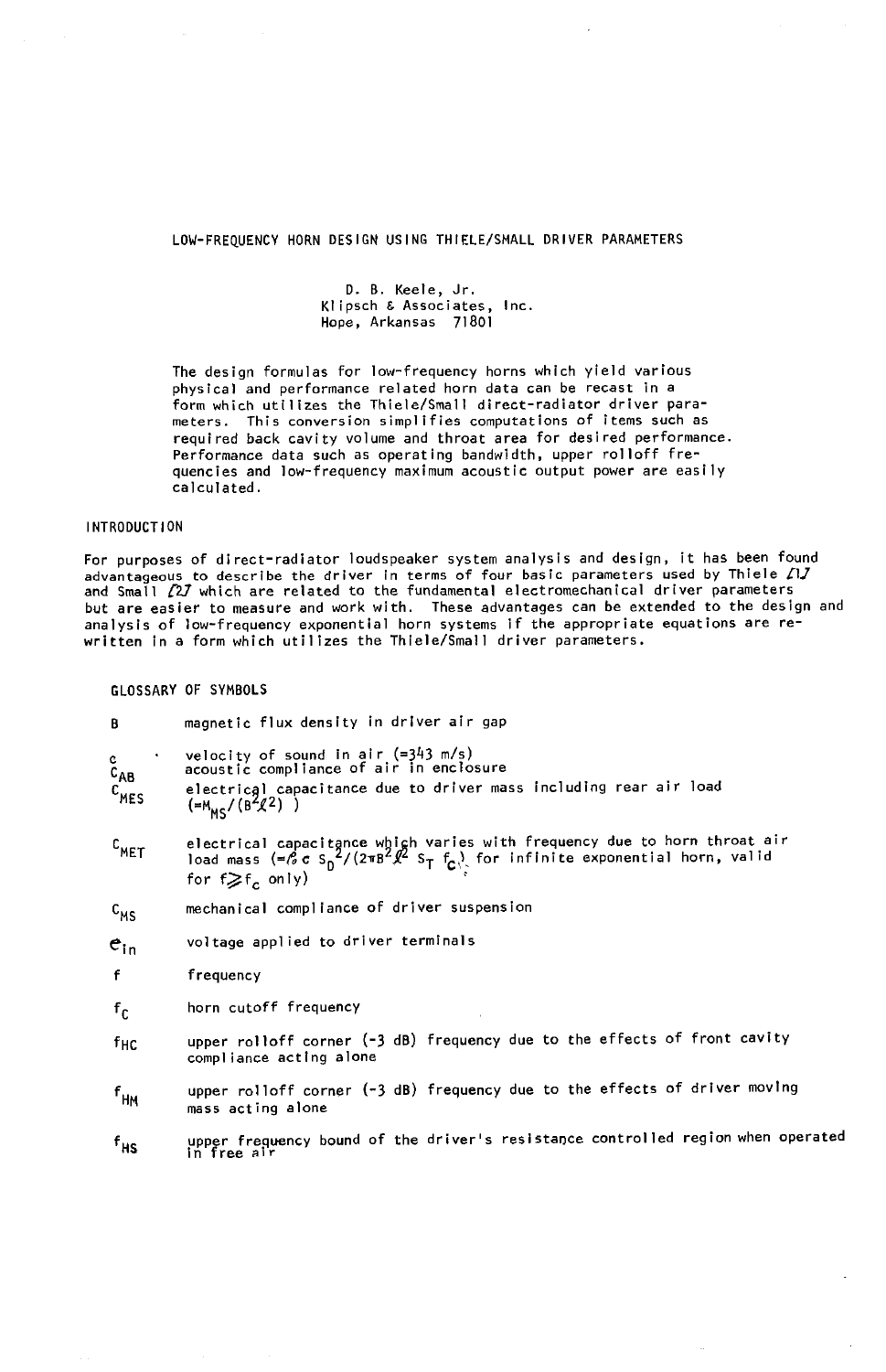$f_{HVC}$  upper rolloff corner (-3 dB) frequency due to the effects of driver voice coil indu**c**tance acting alone  $f_{LBF}$  lower rolloff corner (-3 dB) frequency due to driver suspension and back cavity compliance when driving infinite tube  $f_{LC}$  lower rolloff corner (-3 dB) frequency due to driver suspension compliance alone when driving infinite tube f<sub>LS</sub> lower frequency bound of the driver's resistance controlled region when operated in free-air f<sub>S</sub> resonance frequency of driver in free-air l length of voice-coil conductor in m**a**gnetic field L<sub>CEB</sub> electrical inductance due to compliance of air in back cavity (=B<sup>2</sup> $\ell^2V_B$ /( $\ell^2s_B^2$ )) L<sub>CFC</sub> electrical inductance due to compliance of air in front cavity ( $=B^2\ell^2V_{\text{Fr}}/(\ell^2c^2s_0^2)$ ) L<sub>CES</sub> electrical inductance due to driver suspension compliance (=B<sup>2</sup> $\ell^2$  C<sub>MS</sub>) L<sub>F</sub> inductance of driver voice-coil MMS mechanical mass of driver diaphragm **a**ssembly including b**a**ck air load PA **a**coustic output power P<sub>AR</sub> displacement-limited acoustic power rating  $P_F$  nominal electrical input power  $(=e_{in}^2/(2R_E))$ Q ratio of reactance to resistance (series circuit) or resist**a**nce to reactance (parallel circuit) Q<sub>ES</sub> Q of driver at f<sub>S</sub> considering electrical resistance R<sub>E</sub> only Q<sub>MS</sub> Q of driver at f<sub>S</sub> considering mechanical losses only Q<sub>TS</sub> total Q of driver at f<sub>S</sub> including all system resistances (=Q<sub>MS</sub> Q<sub>ES</sub>/(Q<sub>MS</sub>+Q<sub>ES</sub>) )  $R_E$  dc resistance of driver voice coil  $R_{ET}$  electrical resistance which varies with frequency due to power radiated into horn (proportion**a**l to horn throat conductance) S<sub>D</sub> effective projected surface area of driver diaphragm S<sub>T</sub> throat area of horn  $V_B$  net internal volume of rear cavity  $(\approx \sqrt{6} \text{ c}^2 \text{ C}_{AB})$  $V_D$  peak displacement volumetdriver diaphragm (=S<sub>D</sub>  $x_{MAX}$ )

-2-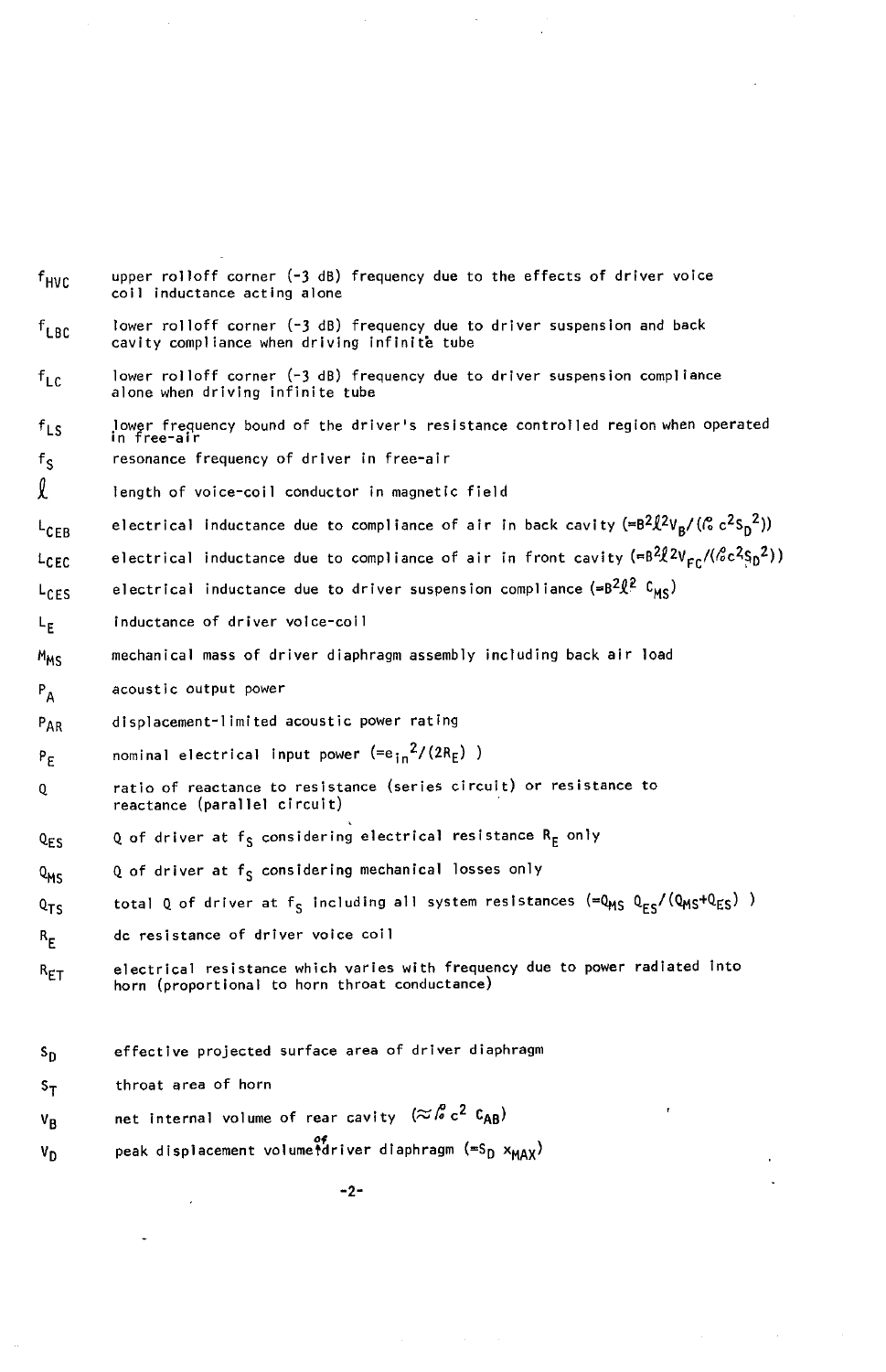| $V_{AS}$              | volume of air having some acoustic compliance as driver suspension<br>$(=\beta c^2 C_{\text{mc}} S_n^2)$                              |
|-----------------------|---------------------------------------------------------------------------------------------------------------------------------------|
| $V_{\text{FC}}$       | net internal volume of front cavity                                                                                                   |
| $x_{D}$               | peak displacement of driver diaphragm                                                                                                 |
| <sup>X</sup> MAX      | maximum peak linear displacement of driver diaphragm                                                                                  |
| d                     | compliance ratio between driver suspension compliance and compliance of air in<br>rear cavity (also=V <sub>AS</sub> /V <sub>B</sub> ) |
| β                     | compliance ratio between driver suspension compliance and compliance of air<br>in front cavity (also= $V_{AC}/V_{EC}$ )               |
|                       | efficiency                                                                                                                            |
| $\frac{\eta}{\sigma}$ | reference efficiency (=acoustic output power/nominal electrical input power)                                                          |
|                       | density of $(=1.21 \text{ kg/m3})$ air                                                                                                |

#### REVIEW Driver Paramet**e**rs

The fundamental electromechanical driver parameters which control system low-frequency performance are 22, p. 30*1*. Ref, (B1), Sp, CMS, MMS, MMS, and XMAX which are defined in characteristics such as diaphragm suspension compliance, total moving mass, the strength of the magnetic field, etc.

Another set of driver descriptors which are related to those above have been gaining increased usage because they are easier to measure and simplify the system design Rrocess.  $T_{\text{H}}$  are the parameters  $T_{\text{S}}$ , VAS,  $\sim$ 13  $\rightarrow$  D used and  $\sim$  D used by Thiele  $\sim$ Small Z**f**2Jand defined in the symbol glossary. These parameters **a**re more closely associated with directly measurably quantities such as resonance frequency and Q. The conversion between these two sets of parameters is outlined in Appendix.

Low Frequency Horn Design:

Traditional Iow frequency exponential horn design and analysis using cone type drivers deals with such items as (3);  $\sqrt{4}$ ,  $\sqrt{5}$ ,  $\sqrt{6}$ ,  $\sqrt{7}$ ,  $\sqrt{8}$ ,  $\sqrt{9}$ ,  $\sqrt{10}$ :

- I. Selection of horn cutoff frequency and flare rate for desired performance.
- 2. Selection of throat area to maximize effi**c**iency.
- Selection of mouth area for best response.
- 4. Selection of back cavity volume for reactance annulling at horn cutoff.
- 5. Computation of Iow-frequency maximum acoustic output power.
- 6. Computation of high frequency rolloff corner frequencies due to driver moving mass, driver voice coil inductance and front cavity compliance.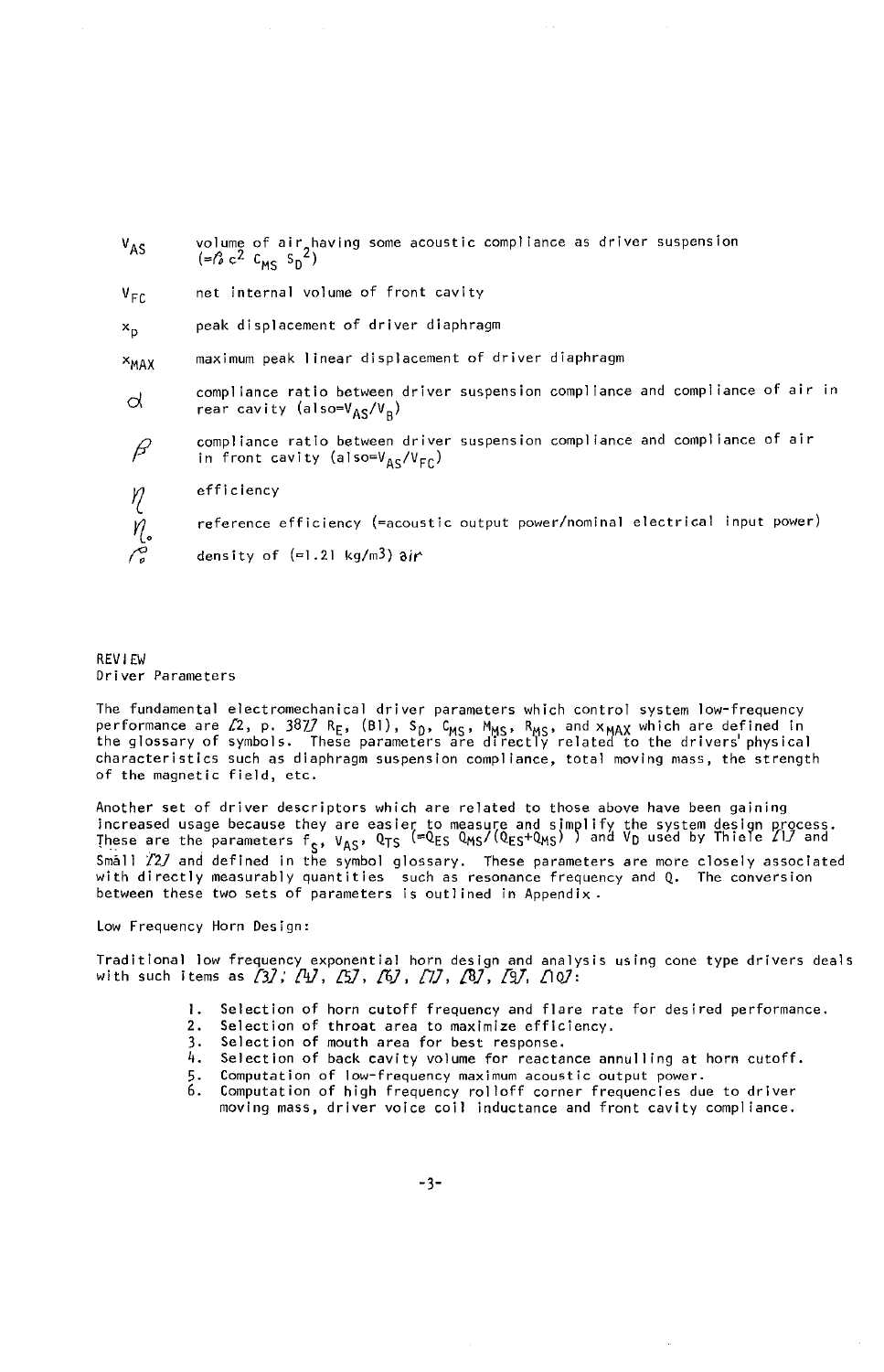This paper will deal only with Items 2,  $4$ , 5, and 6 with emphasis on designs where a horn must be designed for a given driver. For Item 5, only displacement limited maximum output will be analyzed.

#### Horn Equivalent Circuit

The simplified electrical equivalent circuit of the horn-driver system of Fig. 1 is shown in Fig. 2  $\ell$  3, p. 262/. Symbols correspond to that used by Small  $\ell$ 2/. Driver and box resistive losses are neglected.

#### Efficiency

The method used in this paper to compute efficiency is similar to that used by Beranek £3**,** p. 262.**]**and Small **[**2.**]**and is defined as the acoustic output power divided by the twice the rated DC voice-coil resistance  $(\overline{P}_{\text{in}}=\overline{P}_{\text{in}}^2/(2R_{\text{E}}))$ .

For midband operation, the efficiency is maximized at a value of 50% when the reflected<br>load resistance equals the driver's voice coil resistance is  $R_E \tilde{f}^R F$ . This situation can be attained for a specific throat area given by  $\zeta$ 6, p. 279.7,  $\zeta$ 10, eq. 3 if n=l.7:

$$
S_T = \frac{\rho c R_E S_0^2}{B^2 \Omega^2}
$$
 (1)

It must be noted that the widest bandwidth may not be obtained for this maximum efficiency situation.

#### Frequency Response

As Beranek indicates  $\chi_3$ , pp. 263-266/, the frequency response of a horn system can be divided into thre**e** distinct regions: low, mid, and high frequencies. If the throat impedance of the horn is assumed to be purely resistive and constant with frequenc<br>(simulates a horn with very low cutoff or infinite tube load) the response or nomina efficiency versus frequency can be mode]ed as shown in Fig. 3. The three frequency bands along with indicated corner points are clearly shown. The three regions indicate respectively compliance, resistance and mass controlled portions of horn operation.

As an aid to later analysis, it helps to define two driver related corner frequencies which indicate respectively the approximate upper and lower bounds of the resistance controlled region of the unmounted driver:

Upper bound,  
\n
$$
f_{HS} = \frac{B^2 \ell^2}{2 \pi R_E M_{MS}}
$$
\nand\n(2)

Lower bound,

$$
f_{LS} = \frac{R_E}{2\pi B^2 q^2 c_{MS}}
$$
 (3)

Note that  $f_S = \sqrt{f_{LS} - f_{HS}}$ .

-4-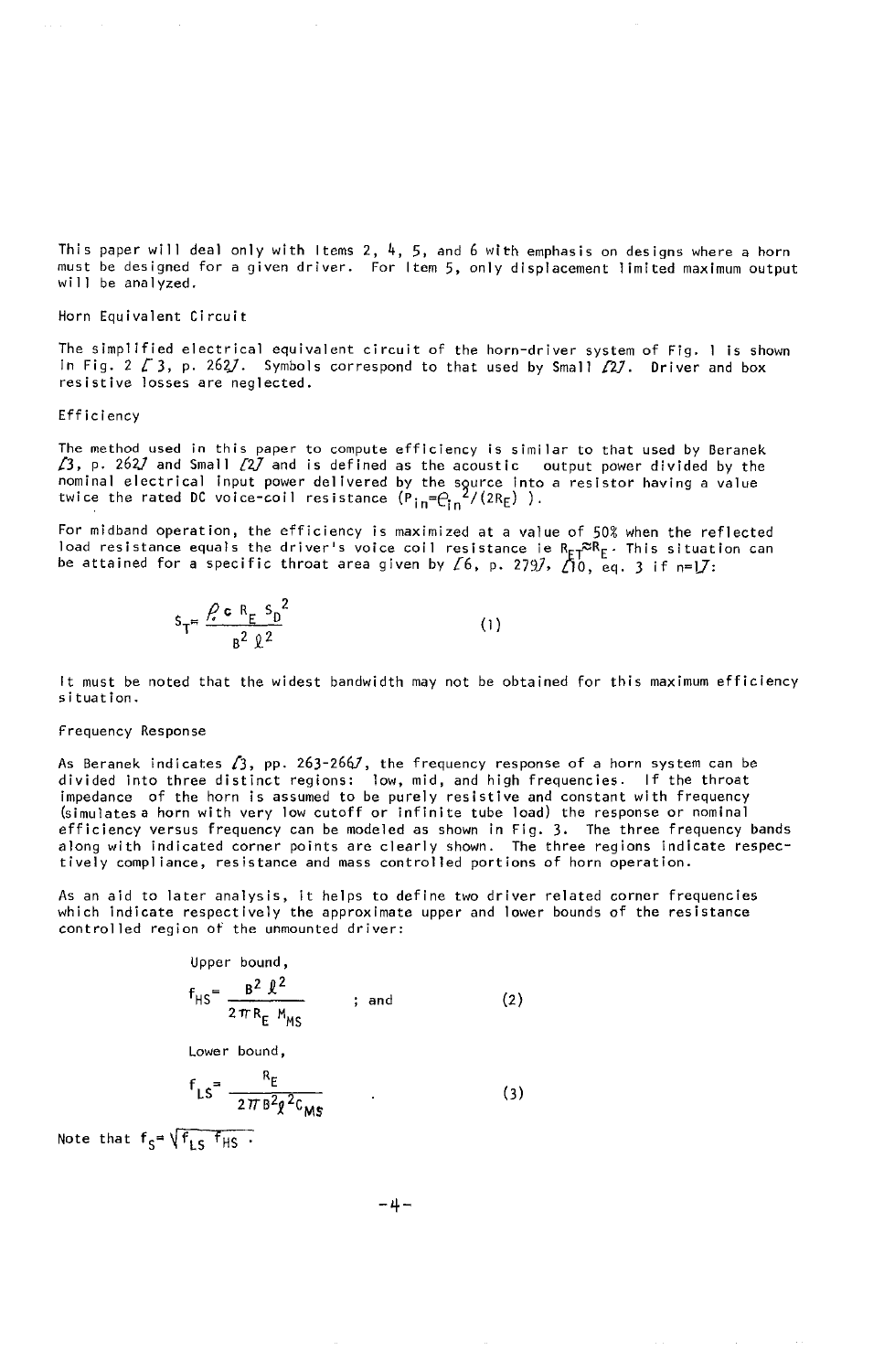

Fig. 1. Depiction of low-frequency horn-driver system. Back cavity  $V_B$ , front cavity  $V_{FC}$ , diaphragm area S<sub>D</sub>, and horn throat area S<sub>T</sub> are indicated.



Fig. 2. Simplified lumped electrical equivalent circuit of the low-frequency horn-<br>driver system depicted in Fig. 1. Symbols are defined in glossary of symbols. The<br>effects of driver mechanical resistive losses have been in the general case.

 $-5^2$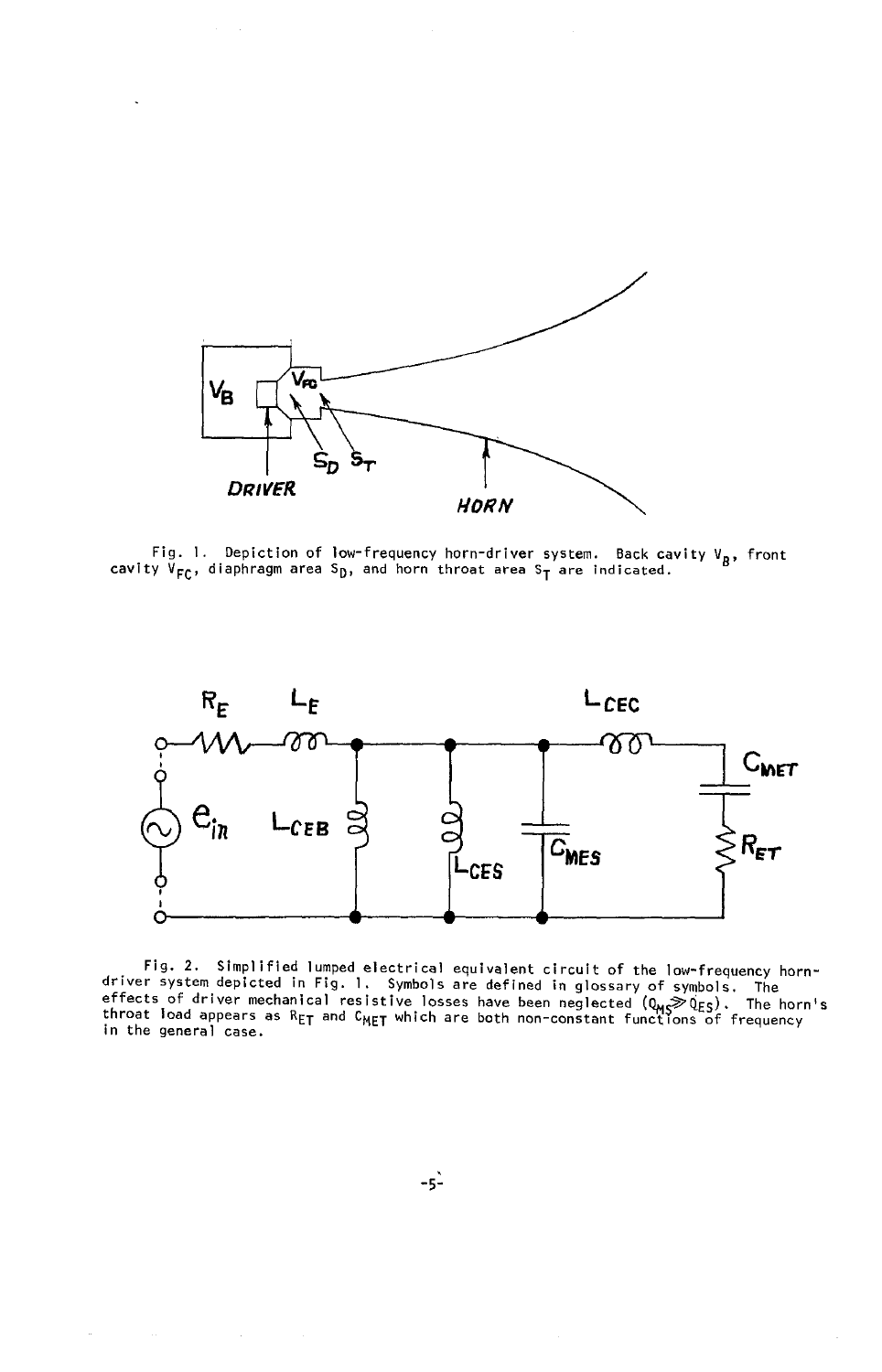Low Frequencies

At low frequencies, the simplified electrical equivalent circuit reduces to the form shown in Fig. 4a. Examination reveals **t**hat the response rolls off at 6 dB per octave below a frequency set by certain driver parameters including suspension compliance**,** effective circuit resist**a**nce, and back cavity compliance.

If the efficiency is maximized by setting the thro**a**t area to the value in eq. (Il, and the effects of back cavity compliance are neglected  $(V_B \rightarrow \infty)$ , the lower driver compliance corner frequency is given by:

$$
f_{LC} = \frac{R_E}{4 \pi B^2 \ell^2 C_{MS}} = f_{LS}/2.
$$
 (4)

For a finite back cavity, the lower corner frequency is increased to:

 $\sim$ 

$$
f_{\text{LBC}} = \frac{R_{\text{E}} (1+\alpha)}{4\pi\beta^2 \ell^2 c_{\text{MS}}} = f_{\text{LC}} (1+\alpha) = \frac{f_{\text{LS}} (1+\alpha)}{2} \tag{5}
$$

Where  $A = C_{MS}/C_{AB}$ , the ratio between the driver suspension compliance and the box compliance. Mid Frequencies:

At mid frequencies the equivalent circuit reduces to Fig. 4b. Analysis yields a maximum mldband nominal efficiency of

$$
\hat{\eta} = \frac{2 \ R_{\text{E}} R_{\text{ET}}}{\left( R_{\text{E}} + R_{\text{ET}} \right)^2}
$$
\n(6)

where  $R_{ET} = S_T B^2 l^2 / (R C S_0^2)$ ,

which is maximized when  $R_{\text{FT}}=R_E$  by setting S<sub>T</sub> according to eq. (1).

High Frequencies:

At high frequencies the equivalent circuit takes the form shown in Fig. 4c which is a \_rd-order low-pass filter. Three individual rolloff mechanisms are exhibited which are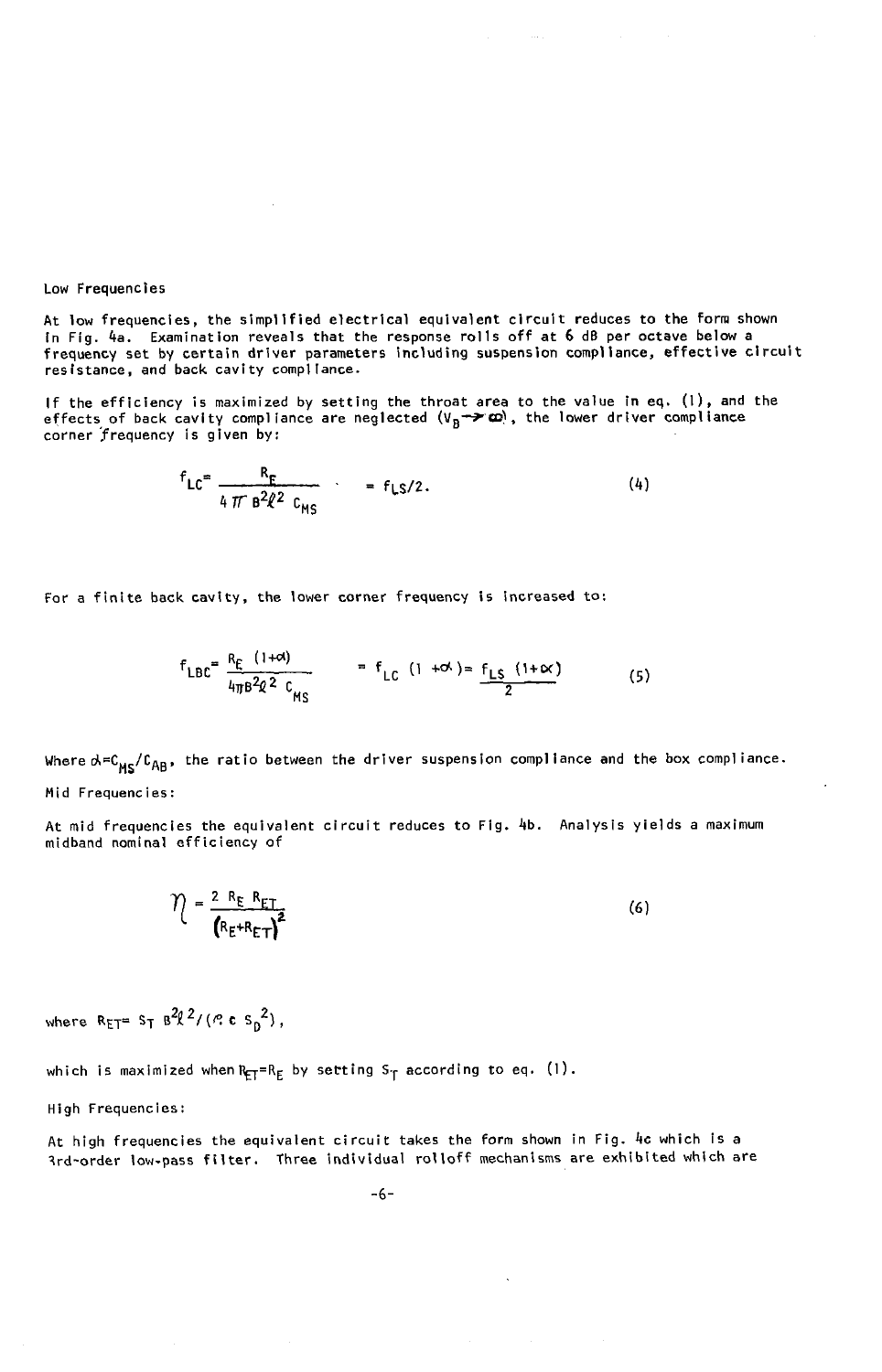

Fig. 3. Idealized frequency response of horn-driver system. Horn cutoff frequency<br>f is assumed to be very much lower than  $f_0$  ( $C_{\text{MET}}$  very large). The midrange band is<br>defined primarily by driver and back cavity com



Fig.  $4.$ Reductions of the horn-driver system simplified electrical equivalent circuit of Fig. 2 in each frequency band indicated in Fig. 3. It is assumed that  $f_C \ll f_{LC}$ as in Fig. 3.



Fig. 5. Reduction of the simplified horn-driver system electrical equivalent circuit of Fig. 2 in the low frequency band<br>of horn cutoff. Note that in this region both  $C_{MET}$  and  $R_{ET}$  are non-constant functions<br>of frequency. For the case of an infinite exponential horn however,  $C_{MET}$  is consta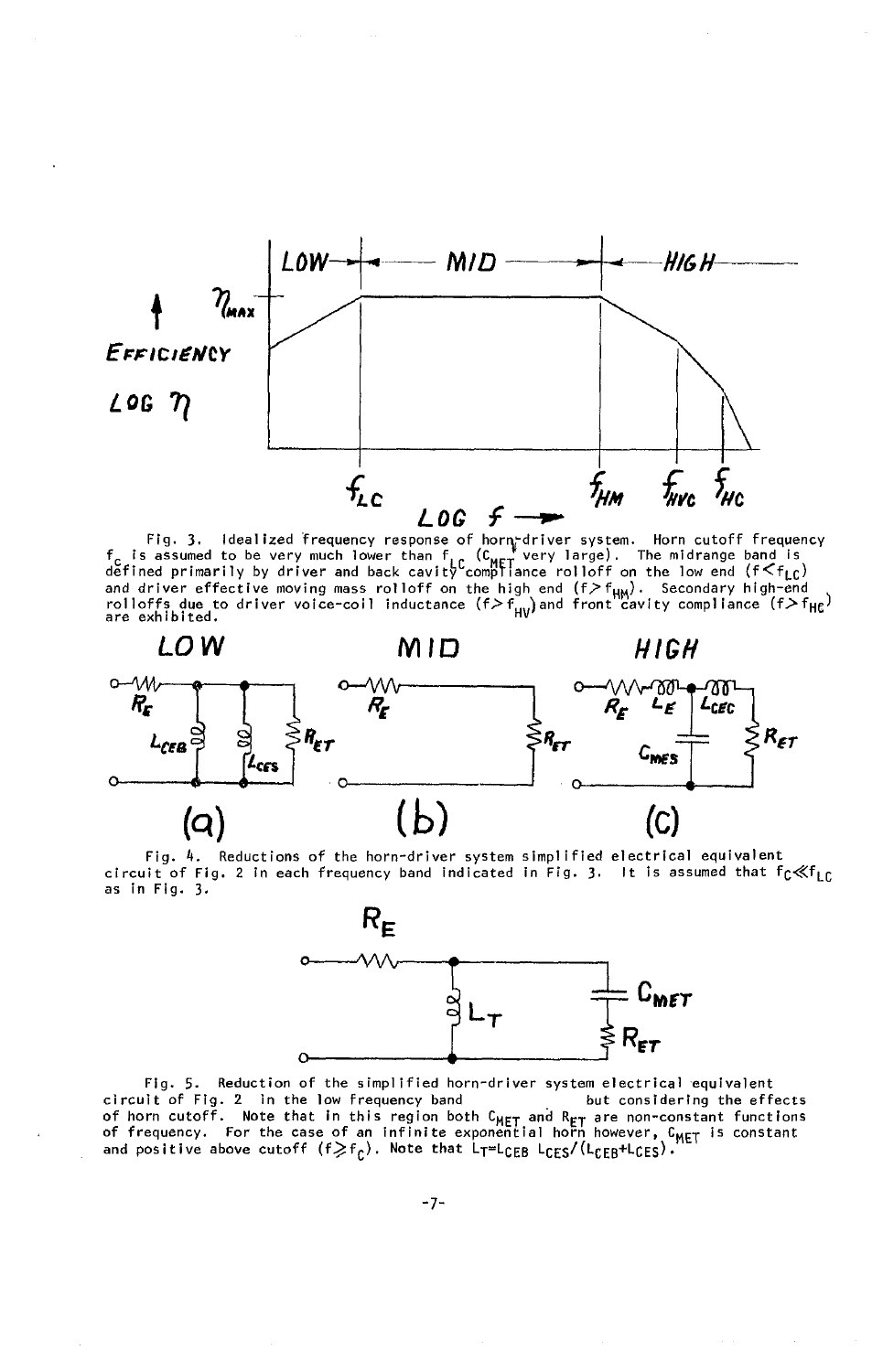dependent on driver moving mass, driver voice coil inductance, and front air-chamber compliance.

If the relationship of eq.  $(1)$  holds, analysis reveals individual breakpoint frequencies of:

l. Driver moving mass corner,

$$
f_{\text{HM}} = \frac{B^2 \ell^2}{\pi R_E M_{\text{MD}}} = 2f_{\text{HS}}; \tag{7}
$$

2. Driver voice coil inductance corner,

$$
f_{HVC} = \frac{R_E}{TL_E}
$$
 ; and (8)

3. Front cavity compliance corner,

$$
f_{HC} = \frac{2\mathcal{E} c^2 R_E S_D^2}{B^2 \mathcal{Q}^2 V_{FC}}
$$
 (9)

where  $V_{\text{F}c}$  is the volume of the front cavity.

In a real world horn design, the composite high frequency rolloff is a complex combination of all three corner frequencies taken together. These three frequencies do give a designer a rough idea of the high frequency behavior of the system, however. In **a** practical  $s$  reaction these breakpoints are order ordered as  $H$  $M \sim$   $H$ VC $\sim$   $H$ 

#### Reactance Annulling

The low frequency efficiency of a horn loaded system at frequencies near horn cutoff may<br>be increased somewhat by minimizing the effects of the horn's throat air mass reactance by be increased somewhat by minimizing the effects of the norn's throat air mass reactance by<br>a process known as reactance annulling. This method, which was first used by Klipsch /\$/<br>and later refined by Plach and Williams /6 combined effects of the driver's suspension and rear cavity compliances to offset the horn throat mass reactance.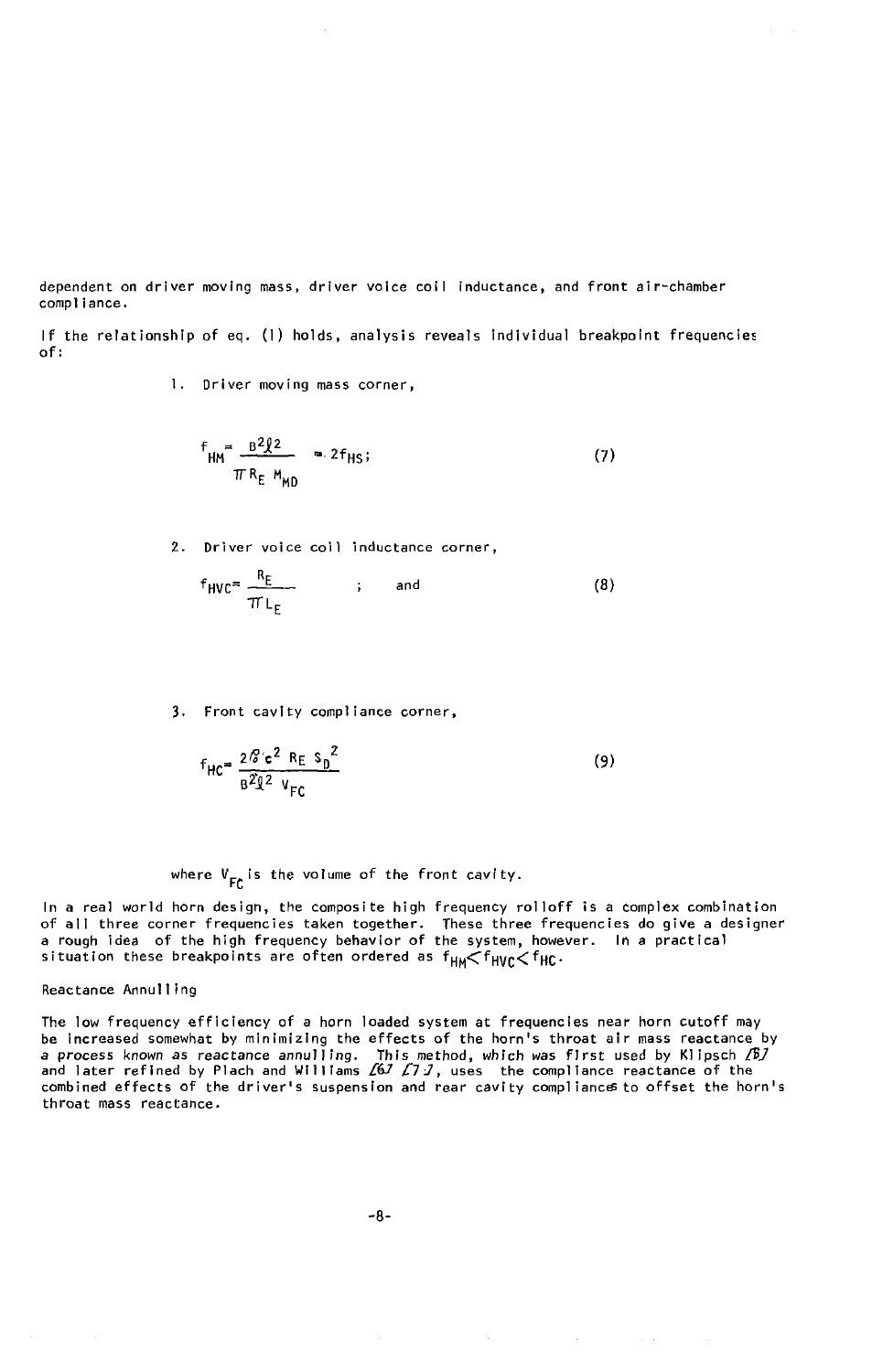Analysis of the equivalent circuit at low frequencies, with the appropriate throat<br>resistive and reactive values substituted for an infinite exponential horn  $\sqrt{9}$ , eq. 4.77 (shown in Fig. 5), reveals that reactance annulling is the same as equating the lower bound of<br>the resistance controlled region of the driver mounted in its closed-box rear cavity<br>to the horn's cutoff frequency:

$$
f_{LS} \quad (1+\alpha) = f_C = 2 \quad f_{LBC} \quad . \tag{10}
$$

With the information that  $\alpha' = C_{MS}/C_{AB}$  and

$$
{}^{C}AB = \frac{V_B}{C_6 \epsilon^2 S_D^2}
$$
 (11)

where  $V_B$  is the effective rear cavity volume, eq. (10) may be solved for  $V_B$  yielding:

$$
V_B = \frac{l_s^2 c^2 s_b^2 c_{MS}}{2\pi f c B^2 l^2 c_{MS}} - l
$$
 (12)

If the total compliance is set primarily by the box le  $c_{AB} \ll c_{MS}$ . eq (12) reduces to:

$$
V_{B} = \frac{\beta_0}{2\pi f_C} \frac{e^2}{B^2 R} \frac{R_F}{B^2 R^2}
$$
 (13)

Eqs. (13) and (1) may be combined to yield:

$$
V_B = \frac{S_T c}{2 \pi f_C} = \frac{S_T \lambda c}{2 \pi}
$$
 (14)

where  $\lambda_{\mathbb{C}^{\#}}$  wavelength at cutoff,  $-9-$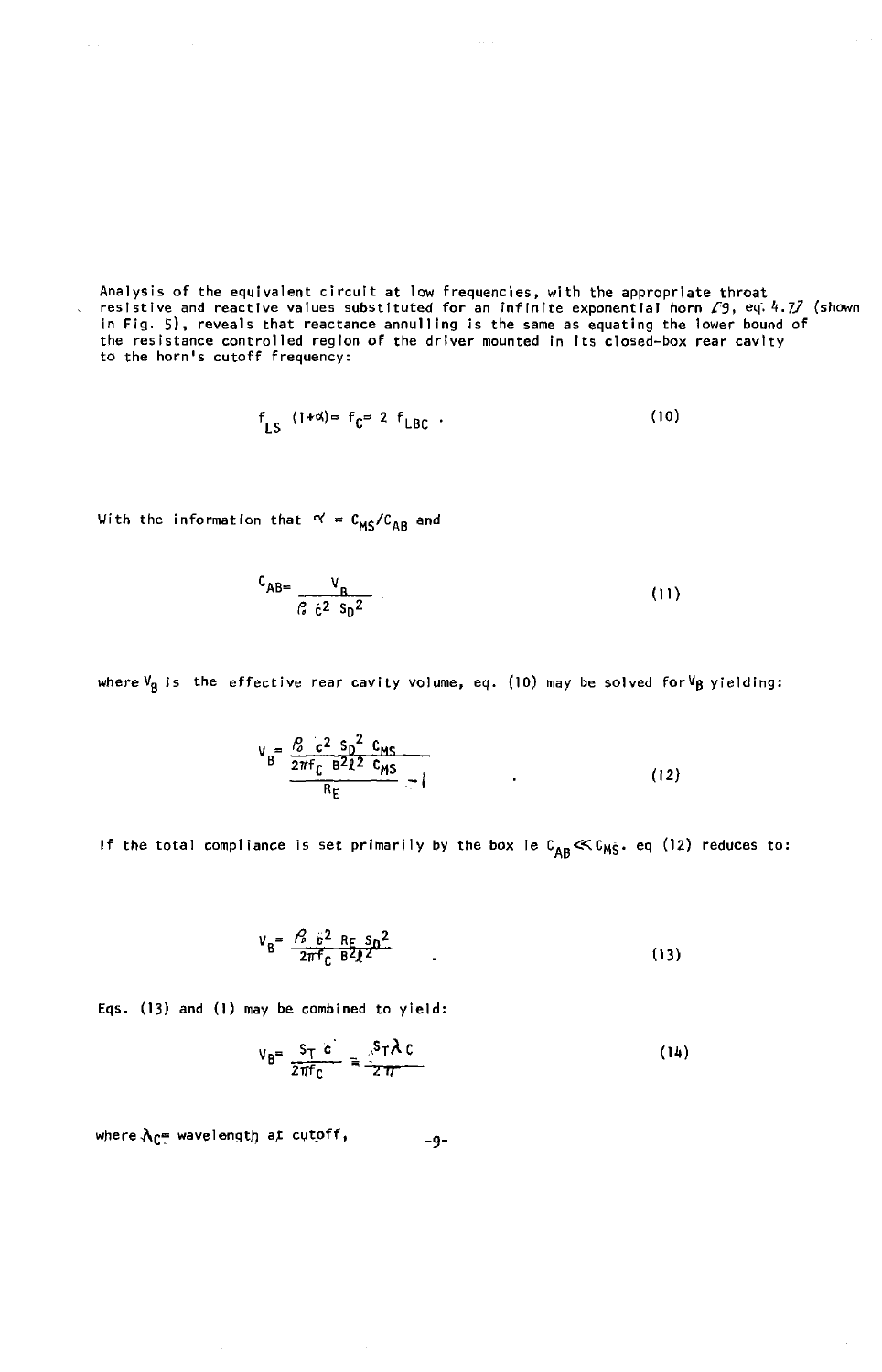which is a simple practical form first derived by Klipsch in 1941 **/**5, eq. 31.

Low-Frequency Maximum Acoustic Outpu**t**

The maximum acoustic output of the horn system at low frequencies is primarily set by the maximum displacement capabilities of the driver, the maximum therm**a**l c**a**pabilities of the driver, and non-line**a**r air compression distortion in the hack cavity.

Considering only the driver's displacement limitations**,** the power radiated into an infini**t**e tube of area ST by a flat piston of area So undergoing sinusoidal oscilla**t**ions of peak amplitude Xp is given by Olson \_**r**4, eq. 7.237:

$$
P = \frac{2\pi^2 \cdot \mathcal{L} \cdot c \cdot s_D^2 \cdot \gamma p^2 \cdot f^2}{s_T} \tag{15}
$$

nis expression can be rewritten in terms of the norm's cutor frequency in formation of the state of the state of the walk and the well designed for a well designed finite exponential horn with optimum mouth size  $\overline{AB}$ , efficiency is down no more than 0.3 dB from the maximum mldband efficiency at 1.26 fO'

Therefore:

$$
P_{AR} \approx \frac{3\pi^2 \beta c \, s_0^2 \, x_0^2 \, f_c^2}{s_{\rm T}} \qquad (16)
$$

This equation may be combined with eq. (I) to yield:

$$
{}^{P}AR_{\infty}\frac{3\pi^{2}B^{2}l^{2}x_{p}^{2}f_{C}^{2}}{R_{E}}.
$$
 (17)

CONVERSION ,

The rela**t**ionships noted in Appendix I can be used **t**o rewri**t**e eqs, (1)-(5), (7)-(9), \_2)**,** and (16) in terms of the Infere/Small driver parameters. In air cases  $Q_{\text{TS}}$ ,  $\sim$   $Q_{\text{ES}}$ , and the top of  $Q_{\text{NS}}$ ,  $Q_{\text{ES}}$ , and the top of  $Q_{\text{NS}}$ ,  $Q_{\text{ES}}$ , and the top of  $Q_{\text{NS}}$ ,  $Q_{\text{ES}}$ , and the top of  $Q$ 

-I0-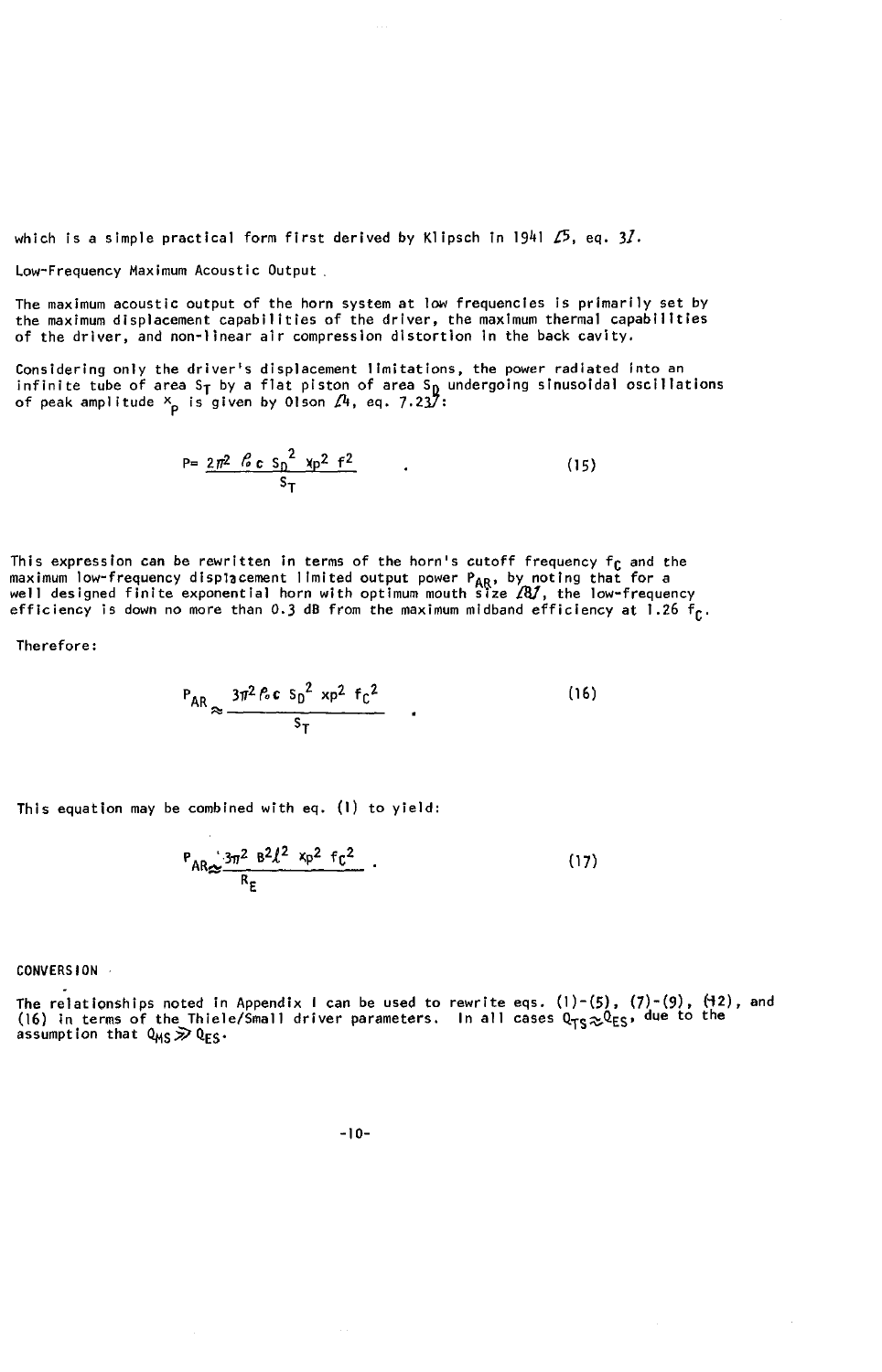Efficiency

The expression giving the mldband nominal efficiency eq. (6) remains the same, but the value of horn throat area to maximize this function eq.(1) may be written as:

$$
S_T = \frac{2\pi f_S \, Q_{TS} \, V_{AS}}{c} \tag{18}
$$

which is the desired result.

Frequency Response .

The driver related corner freque**n**cies which indicate the bounds of resistance controlled operation can be shows as:

$$
f_{HS} = f_S / Q_{TS}, \text{ and} \tag{19}
$$

 $f_{LS} = Q_{TS} f_S$  (20)

These bounds roughly indicate the range over which a driver will be suitable for use as a horn driver considering small-signal operation only.

It is instructive to form the ratio of these two expressions le r<sub>HS</sub>/ris<sup>eri/</sup>tys-<br>indicates that a low value of Q<sub>TS</sub> (high motor strength, large magnets, etc.)is desirable<br>for loudspeakers used as horn drivers if the wi

Low Frequencies

k,

Eqs. (4) and (5) can be rewritten as:

$$
f_{\text{LC}} = f_{\text{LS}}/2 = Q_{\text{TS}} \quad f_{\text{S}}/2, \text{ and} \tag{21}
$$

$$
r_{\text{LBC}} = f_{\text{LC}} \frac{(1+\alpha) = Q_{\text{TS}} f_{\text{S}}}{2} (1+\alpha) \tag{22}
$$
\n
$$
= \frac{Q_{\text{TS}} f_{\text{S}}}{2} (1+\frac{V_{\text{AS}}}{V_{\text{B}}}) \tag{22}
$$

-11-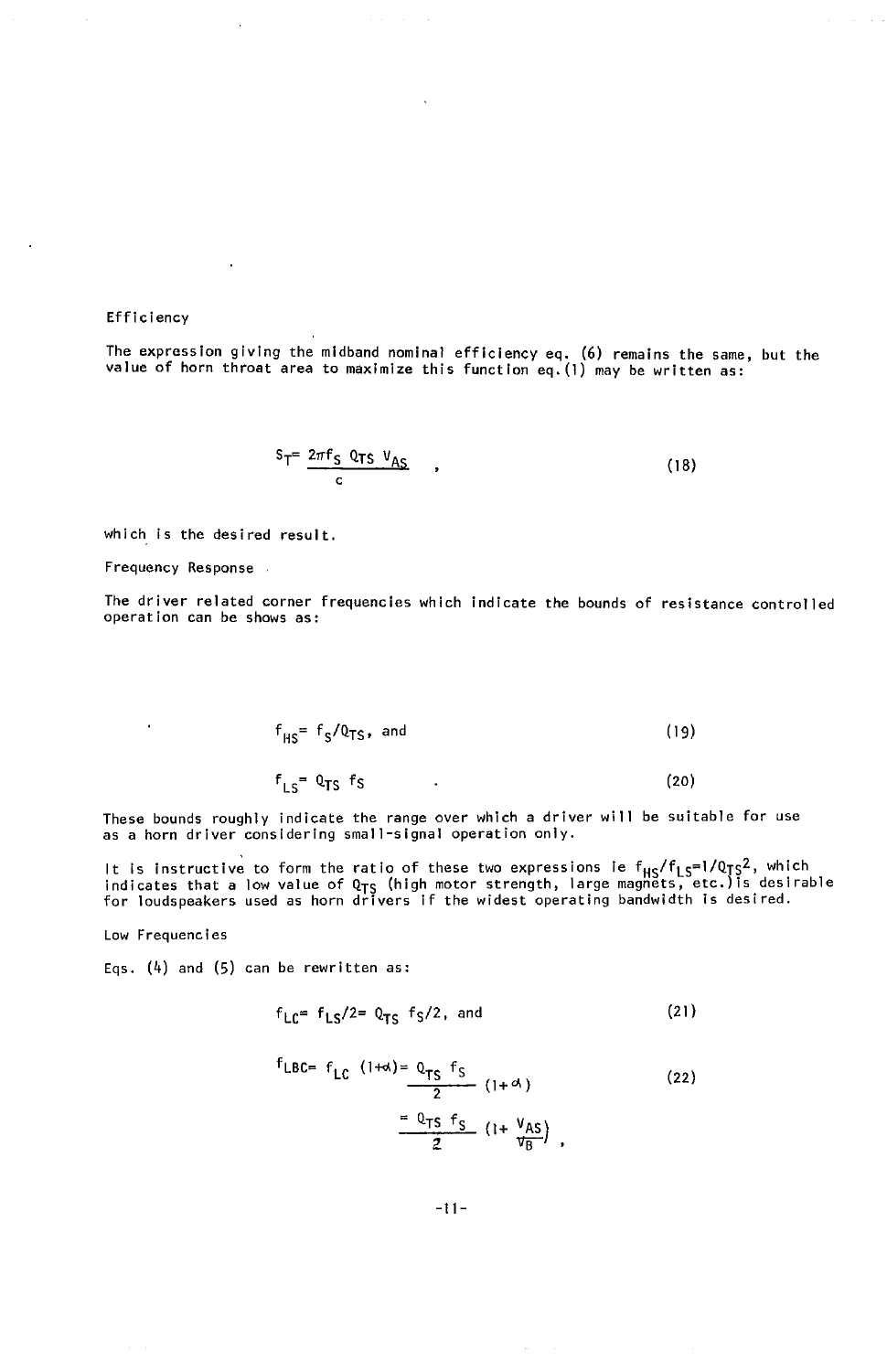where  $x = x_0 / v_B$  the ratio between the driver's compliance equivalent volume and the rear cavity box<sup>9</sup>volume.

Mid Frequencies

The efficiency expression eq.  $(6)$  remains the same as noted before.

High Frequencies

The three HF breakpoint frequencies eqs.  $(7)-(9)$  can be shown in the form:

1. Driver moving mass corner,

$$
f_{\text{H}M=2}f_{\text{H}S=2}f_{\text{S}}/Q_{\text{TS}};
$$
 (23)

- 2. Driver voice coil inductance corner remains as before eq. (8); and
- 3. Front cavity compliance corner,

$$
f_{HC} = 2f_{LS}\beta = 20_{TS} f_S \beta
$$
  
= 20<sub>TS</sub> f\_S V<sub>AS</sub>  

$$
\frac{V_{AS}}{V_{FC}}
$$
 (24)

where  $\beta = V_{AS}/V_{FC}$  the ratio between the driver's compliance equivalent volume and the front cavity volume.

Reactance Annulling

The correct rear cavity volume for reactance annulling eq. (12) can be changed to:

$$
V_B = \frac{V_{AS}}{\left(\frac{f_C}{f_{LS}} - 1\right)} = \frac{V_{AS}}{\left(\frac{f_C}{f_S \ 0_{TS}} - 1\right)} \tag{25}
$$

which is a relatively direct compact form. It must be noted that normally  $(f_c/f_{LS}) \angle 1$  or  $f_{LS} \angle f_c$  which makes  $v_g$  finite and positive. If  $f_{LS} \geq f_c$  or  $f_{LS} > f_c$ , the driver is not well suited for operation in a horn at that specific cutoff frequency.

Low-Frequency Maximum Acoustic Output:

The expression for the displacement limited low-frequency output power eq. (16) can be combined with eq. (18) yielding:

$$
P_{AR} = \left(\frac{3}{2}\pi r^2 c^2\right) \left(\frac{1}{f_S \frac{0}{2} \pi S V_{AS}}\right) f_C^2 V_D^2.
$$
 (26)

For computation in SI metric units  $3\pi\sqrt{6}c^2/2 \approx 6.7 \times 10^5$ .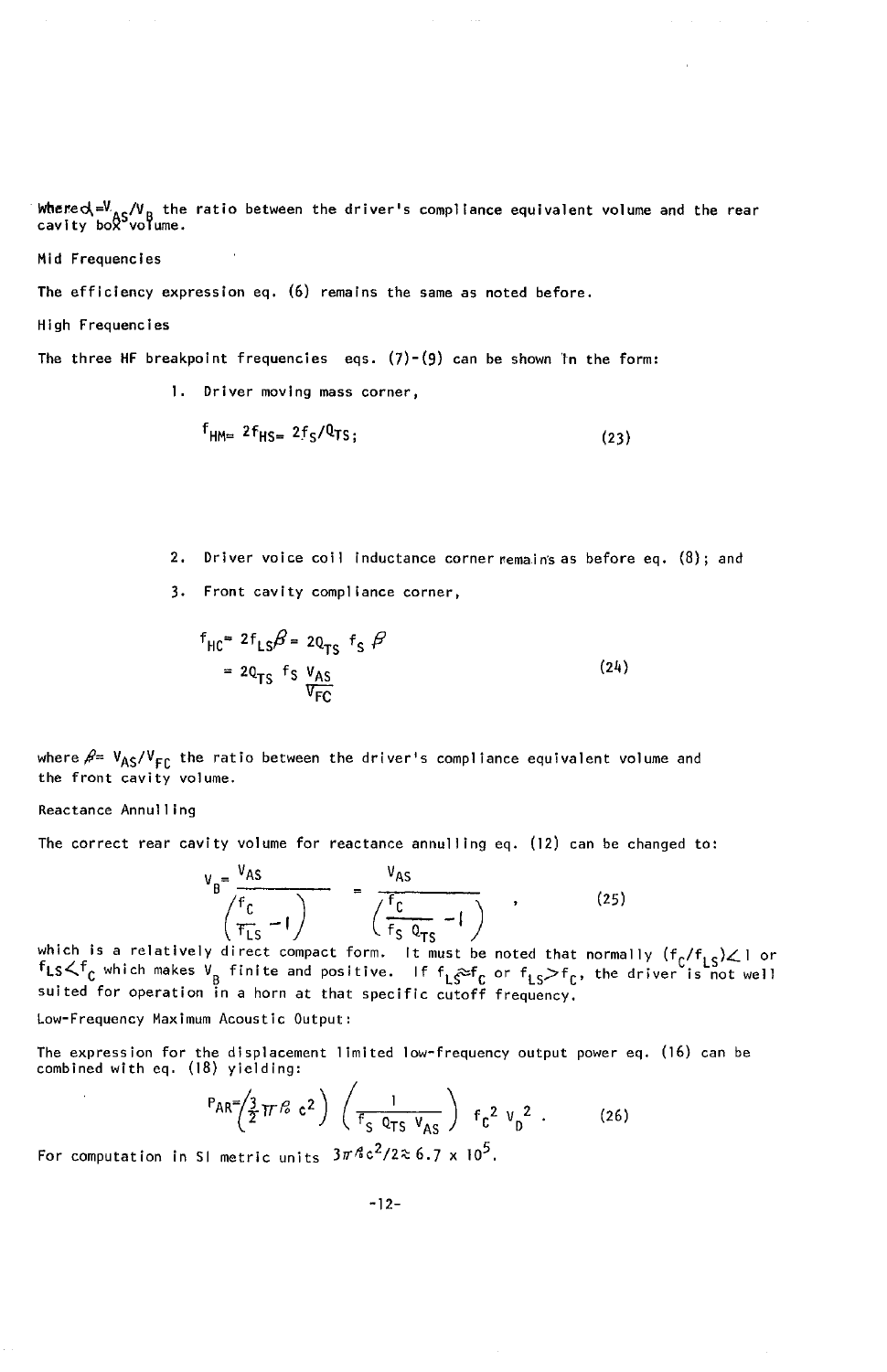#### **COMPARISON**

A comparative listing of some of the horn design equations considered and developed in this paper are shown in Table  $I$ .

#### TABLE I.

A comparison of horn design equations between those which use the fundamental electro-<br>mechanical driver parameters and the Thiele/Small driver parameters.

| Symbol            | Description                                | Electromechanical                                                                                                                                 | Thiele/Small                                                                   |
|-------------------|--------------------------------------------|---------------------------------------------------------------------------------------------------------------------------------------------------|--------------------------------------------------------------------------------|
| $s_{\tau}$        | Horn throat area                           | $\frac{r_o}{\sqrt{r}}$ c R <sub>E</sub> S <sub>D</sub> <sup>2</sup><br>$\sqrt{32/2}$                                                              | $\frac{2\pi f_S Q_{TS} V_{AS}}{c}$                                             |
| $V_B$             | Back cavity volume                         | $\frac{1}{6}$ c <sup>2</sup> R <sub>E</sub> S <sub>D</sub> <sup>2</sup> C <sub>MS</sub><br>$2\pi f$ , $B^2$ $R^2$ C <sub>MS</sub> -R <sub>E</sub> | $V_{AS}$ $\sqrt{\frac{f_c}{f_S Q_{TS}}}$ -1)                                   |
|                   | if $v_{AS} \gg v_B$                        | $\frac{s_T}{2\pi f_C}$                                                                                                                            | $V_{AS}$ f <sub>S</sub> $Q_{TS}/f_C$                                           |
|                   | HF rolloff corner frequencies              |                                                                                                                                                   |                                                                                |
| $f_{\mathsf{HM}}$ | Due to moving mass                         | $rac{B^2 l^2}{\pi R_E M_{MD}}$                                                                                                                    | $rac{2}{2}$ f <sub>S</sub>                                                     |
| f <sub>HVC</sub>  | Due to voice coil<br>inductance            | $\frac{R_E}{\pi L_E}$                                                                                                                             | Same                                                                           |
| $f_{HC}$          | Due to front<br>cavity                     | $\frac{2 \cancel{6} \cdot c^2 \text{ R}_E s_0^2}{B^2 \cancel{6}^2 \text{ V}_{F C}}$                                                               | <sup>2</sup> Q <sub>TS</sub> $f_S \left( \frac{V_{AS}}{V_{FE}} \right)$        |
| $P_{AR}$          | Displacementlimited<br>max.acoustic output | $3\pi^2$ $8^2$ $\ell^2$ $x_p^2$ $f_c^2$<br>$R_F$                                                                                                  | $\frac{3\pi \, \mathcal{C} c^2}{2 f_S \, Q_{TS} \, V_{AS}}$<br>$f_c^2$ $v_p^2$ |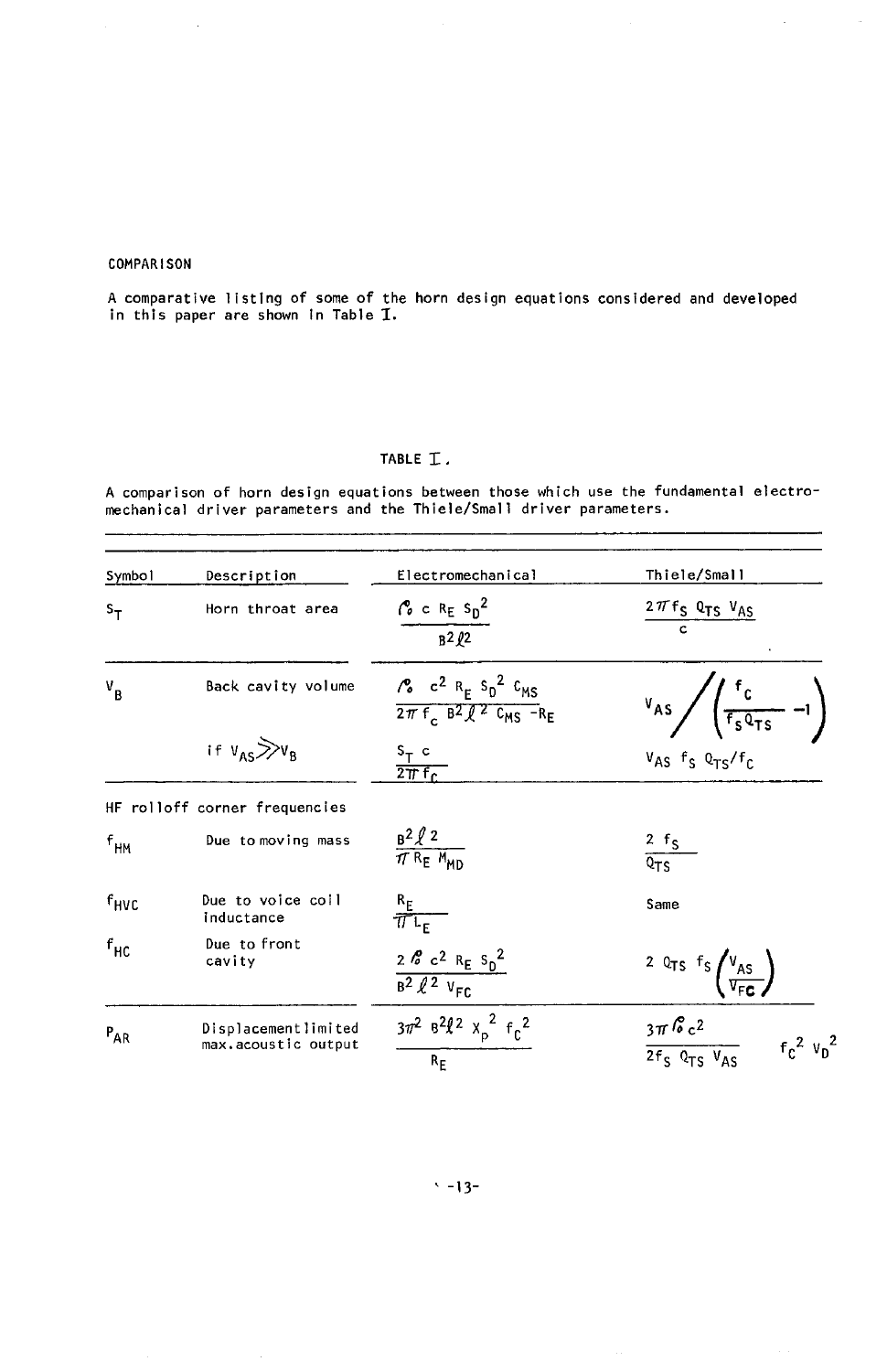DESIGN EXAMPLE

A low-frequency exponential horn system with cutoff f<sub>c</sub>=50 Hz is to be designed for a<br>typical high-efficiency musical instrument driver. Details of horn flaring and select of proper mouth size will not be considered here but are covered in  $\{3\}$ ,  $\{4\}$ ,  $\{8\}$ ,  $\ell$ 

DriVer Parameters:

The parameters of the )2 Inch driver to be used in the horn are listed as follows (all free-air**,** unenclosed):

Electromechanical Parameters:

|            | M <sub>MS</sub>  | $\equiv$ | 31.4 g (includes air mass load)                  |
|------------|------------------|----------|--------------------------------------------------|
|            |                  |          | $C_{MS}$ = 4.0 x 10 <sup>-4</sup> m/N            |
|            | B.               |          | $=$ 15.2 Tm                                      |
|            |                  |          | $R_E = 5.6 \tImes$                               |
| Mechanical | Q                |          | $= 9.5$                                          |
|            |                  |          | $x_{\text{max}} = 3.3 \text{ mm}$                |
|            |                  |          | $S_D = 5.0 \times 10^{-2} m^2$                   |
|            |                  |          | $L_E$ = 3.2 mH                                   |
|            |                  |          | Thiele/Small Parameters:                         |
|            |                  |          | $f_c = 45 Hz$                                    |
|            |                  |          | $Q_{ES} = 0.215$                                 |
|            | $Q_{MS} = 9.5$   |          |                                                  |
|            |                  |          | $Q_{TS} = 0.210$                                 |
|            |                  |          | $V_{AS} = 140 \ell = 0.14 \text{ m}^3$           |
|            | ηο               |          | $= 5.8%$ (half-space)                            |
|            | $V_{\mathsf{D}}$ |          | $= 0.166 \ell = 1.66 \times 10^{-4} \text{ m}^3$ |
| $P_E$      | (max)            |          | $=$ 100 Watts                                    |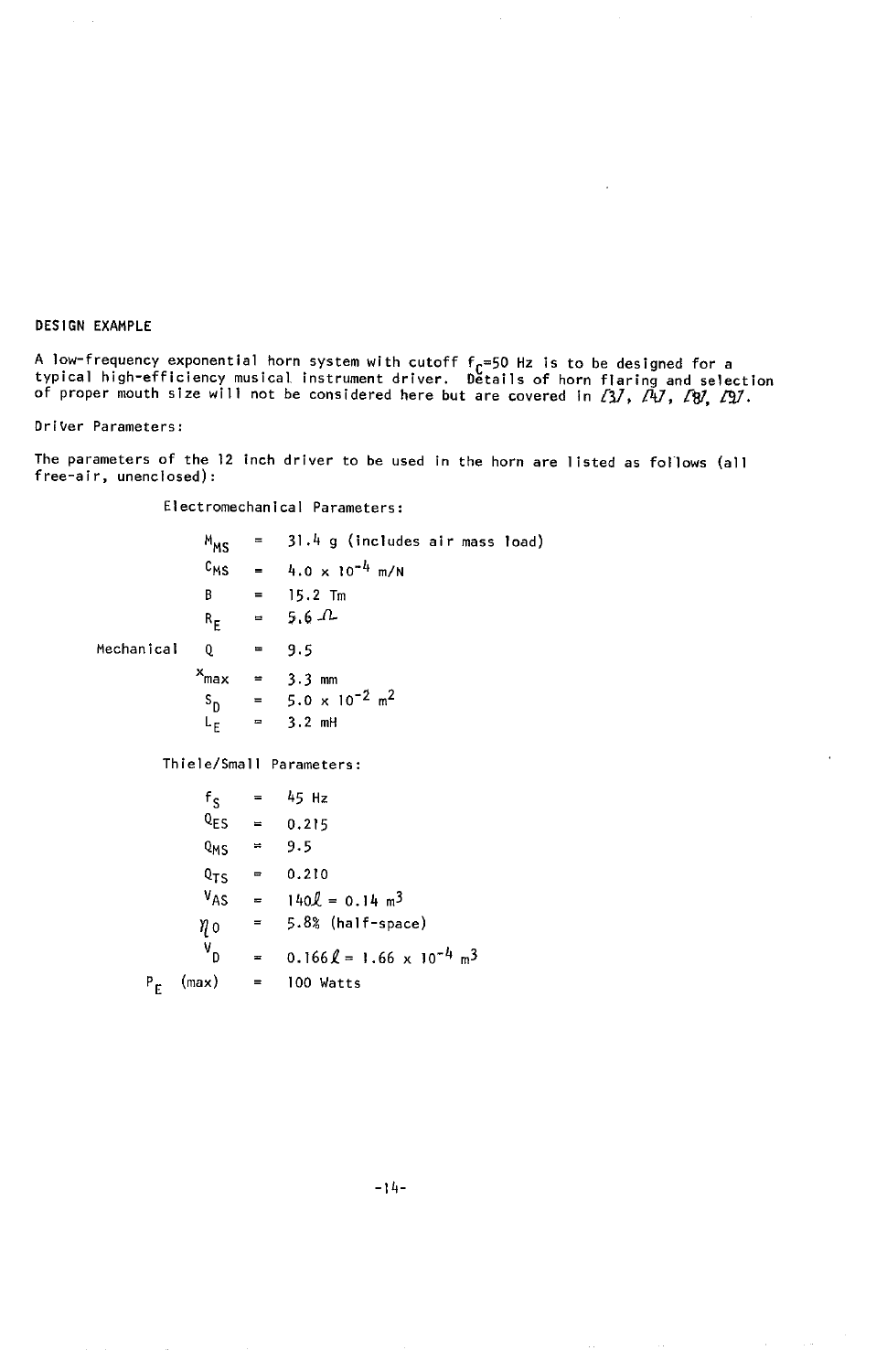Design:

Application of eq. (18) yields for throat area

$$
S_T = \frac{2\pi (45) (0.21) (0.14)}{343} = 2.4 \times 10^{-2} \text{ m}^2
$$
  
= 242 cm<sup>2</sup>, and eq. (25)

 $\overline{\phantom{a}}$ 

for back c**a**vity volume

$$
V_B = \frac{140}{50} = 32.6 \text{ L}
$$
  
 
$$
V_B = \frac{50}{45(6.21)} - 1 = 3.26 \times 10^{-2} \text{ m}^3.
$$

An**a**lysis:

Small Signal:

The upper and lower bounds of the driver's resistance controlled region are given by eqs. (19 and (20):

> $f_{HS} = f_S/Q_{TS} = 45/0.21 \approx 214$  Hz and  $f_{LS} = 0$ TS  $f_{S} = 0.21$  (45)  $\approx$ 9.5 Hz.

High Frequencies:

The three HF rolloff breakpoints from eqs. (23), (8), and (24) are:

1. Driver moving mass corner,

$$
r_{HM=2} f_{HS} \approx 430 Hz;
$$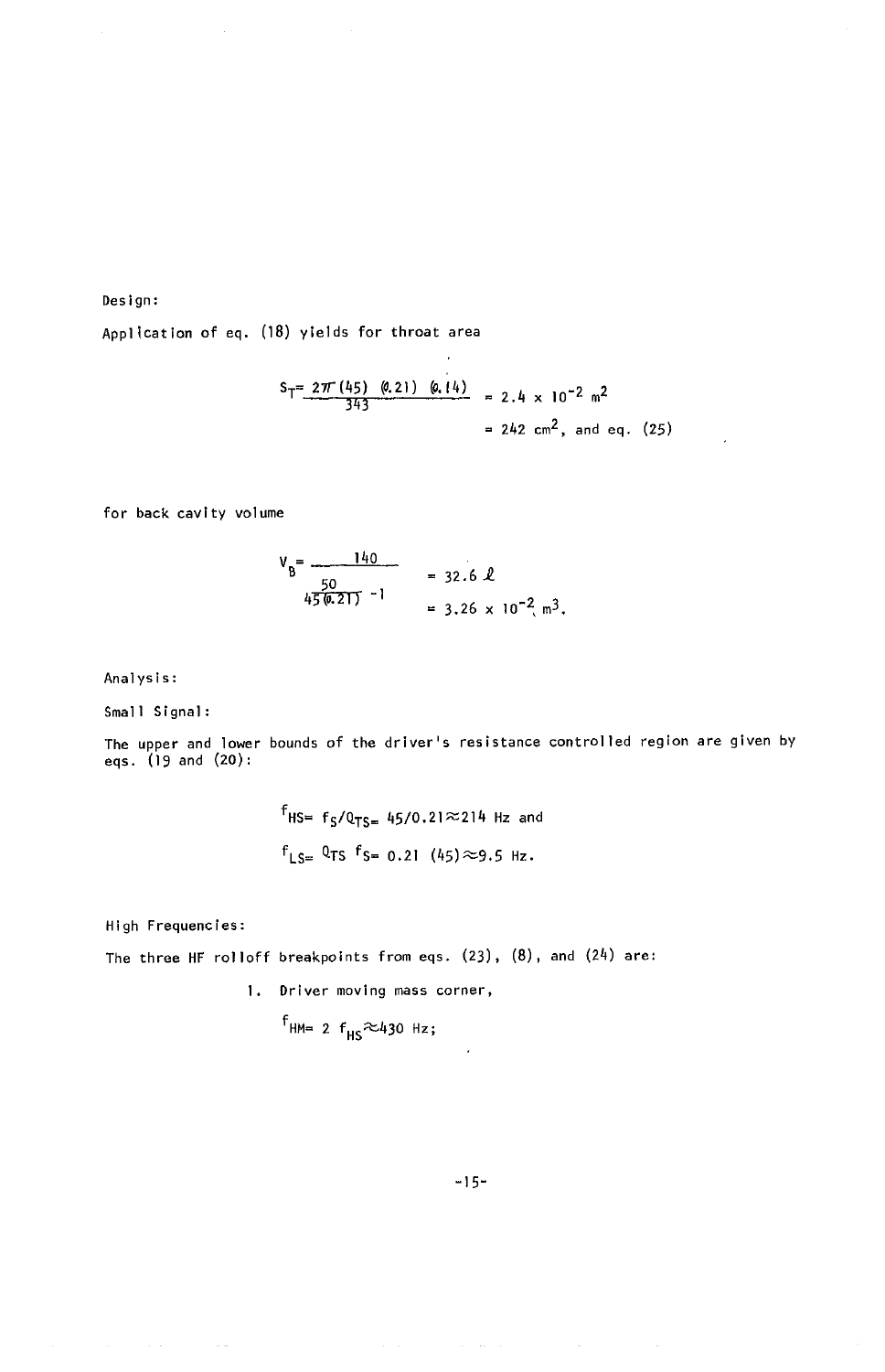2. Driver voice coil inductance corner,

$$
f_{\text{HVC}} = R_E / (\pi L_E) = 5.6 / (T.0032) \approx 560 \text{ Hz}
$$
; and

3. Front cavity compliance corner  $(V_F=1.1 \text{ L})$ ,

$$
f_{HC} = 2 f_{LS} \frac{V_{AS}}{V_F} = \frac{2 (9.5) (140)}{1.1} \approx 2400 Hz.
$$

These breakpoints indicate a 6 dB/octave rolloff starting at 430 Hz, 12 dB/octave at 560 Hz, and a 18 dB/octave rolloff above 2,400 Hz.

Reactance Annulling:

To check for proper reactance annulling the relationship of eq. (10) can be checked:

$$
f_{LS} (1+\theta) = f_{LS} \left(1+\frac{V_{AS}}{V_B}\right) = 9.5 \left(1+\frac{140}{32.6}\right)
$$
  

$$
\approx 50 \text{ Hz},
$$

which is equal to the cutoff frequency as desired.

Large Signal:

The displacement limited LF acoustic output power from eq. (26) is:

$$
P_{AR} = \frac{6.7 \times 10^5 (50)^2 (1.66 \times 10^{-4})^2}{45 (0.21) (0.14)}
$$
  
~35 Watts.

This indicates that the system is capable of generating some 35 acoustic watts or more down<br>to 1.26  $f_C \approx 63$  Hz without exceeding the driver's rated maximum displacement of  $\pm$  3.3 mm<br>( $\pm$  1/8th inch). The other limiti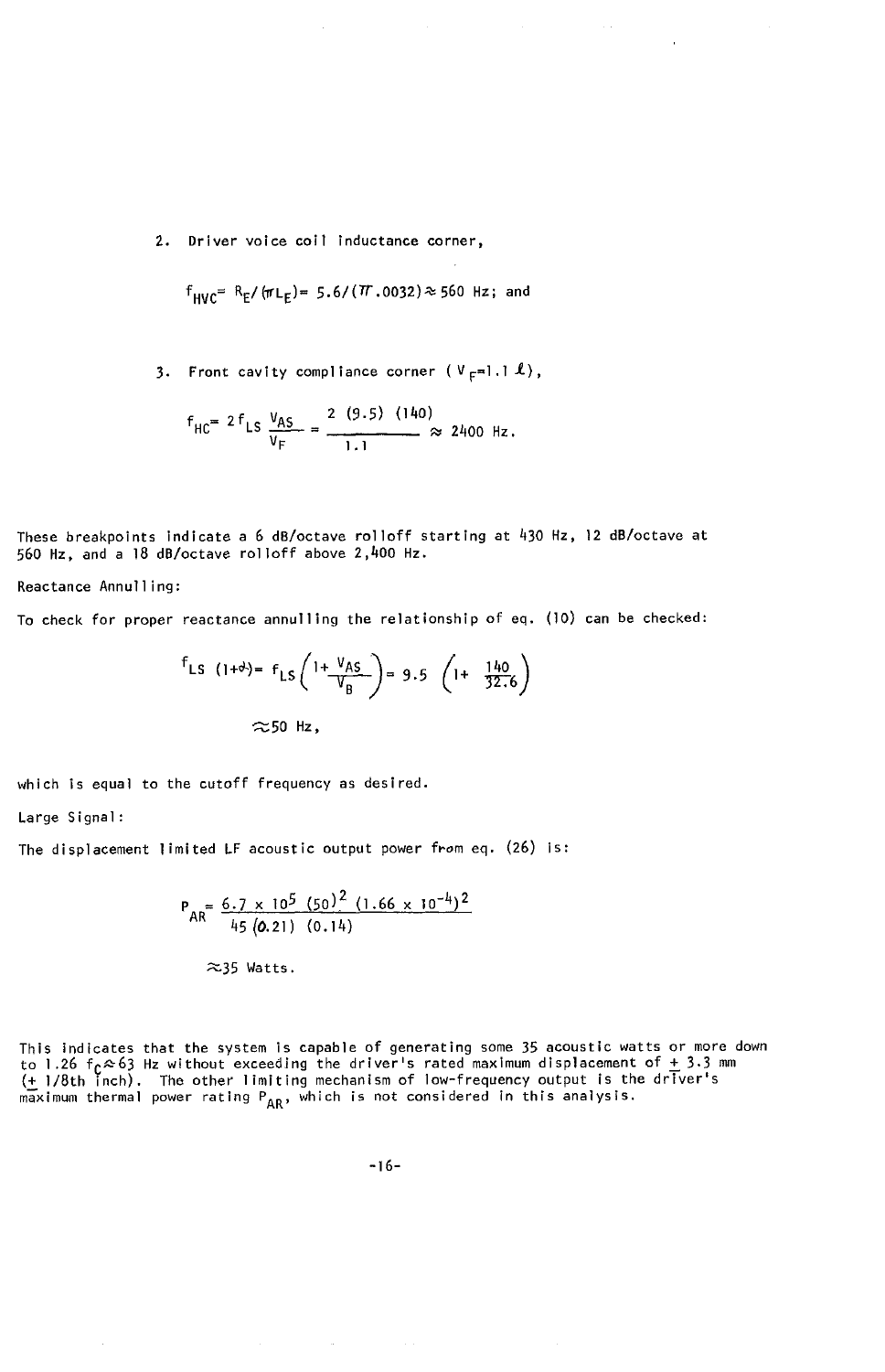#### CONCLUSION

,For those who prefer design methods using the Thlele**/**Small driver parameters, this paper has developed a set of equations for low-frequency horn design which use these parameters. If the Thiele**/**Small parameters are known for a particular driver, the horn system may be designed and analyzed using these rewritten equations. In some cases, simplifications in design and analysis result from these transformed equations.

It must be pointed out that the transformed design formulas used in this paper are based on traditional low-frequency horn design methods. These traditional methods under some situations may not yield a design which has the optimum combination of response, efficiency and maximum acoustic output. This is primarily due to the fact that traditional horn design dictates a specific value of throat area which maximizes the nominal efficiency. Because a number of the horn's performance characteristics depend heavily on throat area, constraint of this parameter to a specific value removes one valuable degree of design freedom,\*

\* These tast comments resulted from private correspondence with Dr. Richard H. Small of the University of Sydney, Australla.

#### APPENDIX

CONVERSION BETWEEN ELECTROMECHANICAL DRIVER PARAMETERS AND THIELE**/**SMALL DRIVER PARAMETERS

The Thiele**/**Small driver parameters **a**re rel**a**ted to the electromechanical driver parameters by the following relationships  $f2/$ :

$$
f_S = \frac{1}{2\pi} \sqrt{\frac{1}{M_{\text{MS}} C_{\text{MS}}}}
$$
 (27)

$$
Q_{ES} = \frac{R_E}{B^2 \ell^2} \sqrt{\frac{M_{MS}}{C_{MS}}} \tag{28}
$$

$$
Q_{MS} = \frac{1}{2\pi f_S C_{MS} R_{MS}}
$$
 (29)

$$
Q_{TS} = \frac{Q_{MS} Q_{ES}}{Q_{MS} + Q_{ES}}
$$

if  $Q_{MS} \gg Q_{ES}$  then  $Q_{TS} \approx Q_{ES}$ ,

$$
V_{AS} = \mathcal{L}_{S} c S_{D}^{2} C_{MS}, \text{ and}
$$
 (30)  

$$
V_{D} = S_{D} x_{max}.
$$

-17-